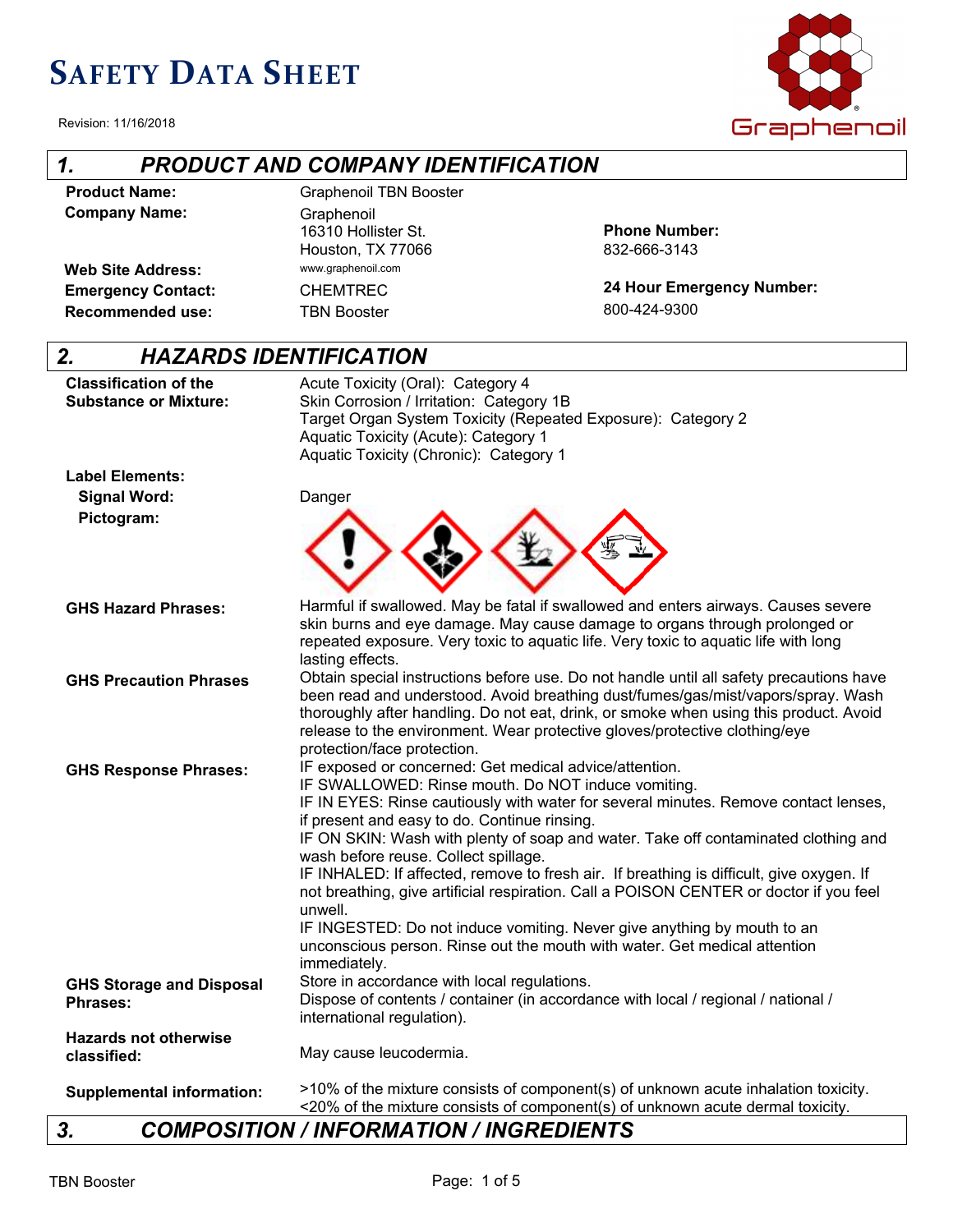| <b>CAS Number</b> | <b>Hazardous Components (Chemical Name)</b> | <b>Concentration</b> |
|-------------------|---------------------------------------------|----------------------|
| 184378-08-3       | Alkyl diphenylamine                         | 76-85%               |
| 128-39-2          | 2, 4,-di-tertiary-butylphenol               | $7 - 9%$             |
| 128-39-2          | 2, 4,6,-tri-tertiary-butylphenol            | $0 - 2%$             |
| $88 - 18 - 6$     | Ortho-tertiary-butylphenol                  | $0 - 0.1%$           |
| 64741-89-5        | Light paraffinic petroleum distillates      | $8 - 12\%$           |
| 732-26-3          | Mixed butylated phenols                     | $1 - 10\%$           |

# *4. FIRST AID MEASURES*

| In Case Of Inhalation:                                                                                              | Remove to fresh air. If not breathing, give artificial respiration and contact a physician<br>immediately. If breathing is difficult, administer oxygen and contact a physician<br>immediately.                                                                                                                                                                                                                                                                                                                                                                                                                                                                                                         |
|---------------------------------------------------------------------------------------------------------------------|---------------------------------------------------------------------------------------------------------------------------------------------------------------------------------------------------------------------------------------------------------------------------------------------------------------------------------------------------------------------------------------------------------------------------------------------------------------------------------------------------------------------------------------------------------------------------------------------------------------------------------------------------------------------------------------------------------|
| In Case Of Skin Contact:                                                                                            | Wash skin with plenty of soap and water for at least 15 minutes while removing<br>contaminated clothing and shoes. Get medical attention immediately. Wash clothing<br>and shoes separately before reuse.                                                                                                                                                                                                                                                                                                                                                                                                                                                                                               |
| In Case Of Eye Contact:                                                                                             | Immediately flush with plenty of water, alternately lifting the upper and lower eyelids.<br>If appropriate, after 5 minutes, remove contact lenses and continue flushing the eyes<br>for an additional 15 minutes. Get medical attention immediately.                                                                                                                                                                                                                                                                                                                                                                                                                                                   |
| In Case Of Ingestion:                                                                                               | Get medical attention immediately. If swallowed, do not induce vomiting unless<br>directed to do so by medical personnel. Never induce vomiting or give anything by<br>mouth to a victim who is unconscious or having convulsions. Wash out mouth with<br>water.                                                                                                                                                                                                                                                                                                                                                                                                                                        |
| <b>Most important</b><br>symptoms/effects, acute and<br>delayed                                                     | Inhalation of vapors or mists of the product may be irritating to the respiratory system.                                                                                                                                                                                                                                                                                                                                                                                                                                                                                                                                                                                                               |
| <b>FIREFIGHTING MEASURES</b><br>5.                                                                                  |                                                                                                                                                                                                                                                                                                                                                                                                                                                                                                                                                                                                                                                                                                         |
| <b>Flash Pt:</b>                                                                                                    | 192 C (378 F)                                                                                                                                                                                                                                                                                                                                                                                                                                                                                                                                                                                                                                                                                           |
| <b>Explosive Limits:</b>                                                                                            | Not determined                                                                                                                                                                                                                                                                                                                                                                                                                                                                                                                                                                                                                                                                                          |
| <b>Autoignition Pt:</b>                                                                                             | Not determined                                                                                                                                                                                                                                                                                                                                                                                                                                                                                                                                                                                                                                                                                          |
| <b>Suitable Extinguishing</b><br>Media:                                                                             | Carbon dioxide, dry chemical powder, or appropriate foam                                                                                                                                                                                                                                                                                                                                                                                                                                                                                                                                                                                                                                                |
| <b>Fire Fighting Instructions:</b>                                                                                  | As in any fire, wear self-contained breathing apparatus pressure-demand MSHA /<br>NIOSH (approved or equivalent) and full protective gear. Avoid breathing smoke and<br>vapor.                                                                                                                                                                                                                                                                                                                                                                                                                                                                                                                          |
| <b>Flammable Properties and</b><br>Hazards:                                                                         | Fire may produce irritating, corrosive and/or toxic gases.                                                                                                                                                                                                                                                                                                                                                                                                                                                                                                                                                                                                                                              |
| 6.                                                                                                                  | <b>ACCIDENTAL RELEASE MEASURES</b>                                                                                                                                                                                                                                                                                                                                                                                                                                                                                                                                                                                                                                                                      |
| <b>Protective Precautions,</b><br><b>Protective Equipment and</b><br><b>Emergency Procedures:</b>                   | Ventilate area of leak or spill. Wear appropriate personal protective equipment as<br>specified in Section 8. Isolate hazard area. Keep personnel removed and upwind of<br>spill. Eliminate all ignition sources. Keep unnecessary and unprotected personnel<br>from entering.                                                                                                                                                                                                                                                                                                                                                                                                                          |
| <b>Environmental Precautions:</b><br><b>Steps To Be Taken In Case</b><br><b>Material Is Released Or</b><br>Spilled: | Initial Containment: Approach release from upwind. Eliminate all sources of ignition<br>- heat, sparks, flame, electricity, and impact. Contain spilled material with dikes or<br>absorbents. Do not allow material to enter soil, surface water, or sewer system. Stop<br>the source of the leak, if it is safe to do so.<br>Large Spills Procedure: Contain spilled material. Vacuum or sweep up material and<br>place in a disposal container. Absorb residue with inert material (e.g., dry sand or<br>earth,) then place in a chemical waste container. Do not flush to sewer.<br>Small Spills Procedure: Contain spilled material. Absorb with inert material and<br>place in disposal container. |
|                                                                                                                     | Miscellaneous: Report spills to local authorities and / or the U.S. Coast Guard's<br>National Response Center at (800) 424-8802 as appropriate or required.                                                                                                                                                                                                                                                                                                                                                                                                                                                                                                                                             |

### *7. HANDLING AND STORAGE*

Precautions To Be Taken In Avoid contact with eyes. Avoid prolonged or repeated contact with skin. Avoid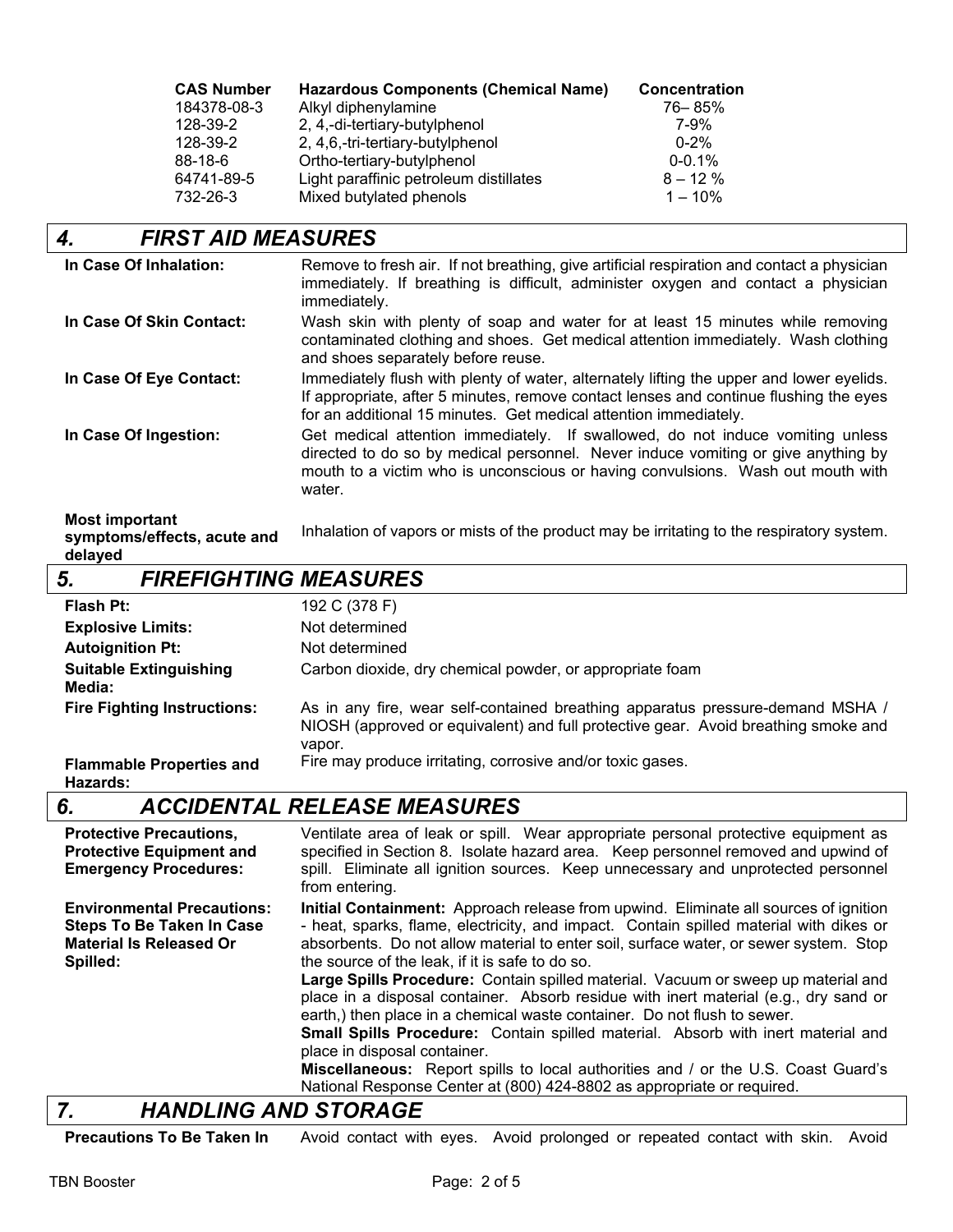**Handling:** breathing vapors or spray mists. Keep away from food and drinking water. Secure container after each use. Store in a cool dry, secure area. Keep out of reach of children. Protect containers against physical damage.

**Precautions To Be Taken In Storing:**

Store in a tightly closed container. Store in a cool, dry, well-ventilated area.

**Other Precautions: Container Warnings:** Empty containers contain residue (solid, liquid, and / or vapor) and can be dangerous. Empty containers should be completely drained, properly closed and promptly returned to a drum reconditioner or disposed of properly.

## *8. EXPOSURE CONTROLS / PERSONAL PROTECTION*

| <b>Exposure Guidelines:</b><br>Diphenylamine<br>ACGIH TWA 10 mg/m3 |                                                                                                                                                                                                                                                                                          |
|--------------------------------------------------------------------|------------------------------------------------------------------------------------------------------------------------------------------------------------------------------------------------------------------------------------------------------------------------------------------|
| <b>Respiratory Equipment</b><br>(Specify Type):                    | Use respirators and components tested and approved under appropriate government<br>standards such as NIOSH (US) or CEN (EU.) Where risk assessment shows air-<br>purifying respirators are appropriate, use a dust mask type N95 (US) or type P1 (EN<br>143) respirator.                 |
| <b>Eye Protection:</b>                                             | Chemical safety goggles.                                                                                                                                                                                                                                                                 |
| <b>Skin Protection:</b>                                            | Wear protective, chemical resistant gloves to minimize skin contamination.<br>Wear<br>chemical resistant boots or overshoes. When prolonged or frequently repeated<br>contact could occur, use protective clothing impervious to this material. Wash hands<br>thoroughly after handling. |
| <b>Engineering Controls</b><br>(Ventilation etc.):                 | Provide exhaust ventilation or other engineering controls to keep the airborne<br>concentrations of vapors or particles below their respective threshold limit value.<br>Ensure that eyewash stations and safety showers are proximal to the work-station<br>location.                   |

# *9. PHYSICAL AND CHEMICAL PROPERTIES*

| Form:                                                  | Liquid                                     |
|--------------------------------------------------------|--------------------------------------------|
| Appearance:                                            | Amber liquid                               |
| Odor:                                                  | Characteristic                             |
| <b>Odor Threshold:</b>                                 | Not determined                             |
| <b>Melting Point:</b>                                  | Not determined                             |
| <b>Boiling Point:</b>                                  | Not determined                             |
| <b>Autoignition Pt:</b>                                | Not determined                             |
| Flash Pt:                                              | 192 C (378 F)                              |
| <b>Explosive Limits:</b>                               | Not determined                             |
| <b>Upper / Lower Flammability or Explosive Limits:</b> | Not determined                             |
| Specific Gravity (Water = 1):                          | 1.01                                       |
| Vapor Pressure (vs. Air or mm Hg):                     | Not determined                             |
| Vapor Density (vs. Air = 1):                           | Not determined                             |
| <b>Relative Density:</b>                               | 8.02                                       |
| <b>Evaporation Rate:</b>                               | Not determined                             |
| <b>Solubility in Water:</b>                            | Insoluble                                  |
| pH:                                                    | Not determined                             |
| <b>Percent Volatile:</b>                               | Not determined                             |
| Partition Coefficient: n-octanol / water:              | Not determined                             |
| <b>Decomposition Temperature:</b>                      | Not determined                             |
| <b>Viscosity:</b>                                      | 189 at 40 C (104 F), 17.4 at 100 C (212 F) |
| 10<br>STARII ITV AND REACTIVITV                        |                                            |

# *10. STABILITY AND REACTIVITY*

| Stability:                                              | Stable under ordinary conditions of use and storage. |
|---------------------------------------------------------|------------------------------------------------------|
| <b>Incompatibility - Materials To</b><br>Avoid:         | Strong oxidizing agents, strong acids.               |
| <b>Hazardous Decomposition</b><br><b>Or Byproducts:</b> | Carbon monoxide, carbon dioxide, nitrogen oxides.    |
| <b>Hazardous Polymerization:</b>                        | Hazardous polymerization is not expected to occur.   |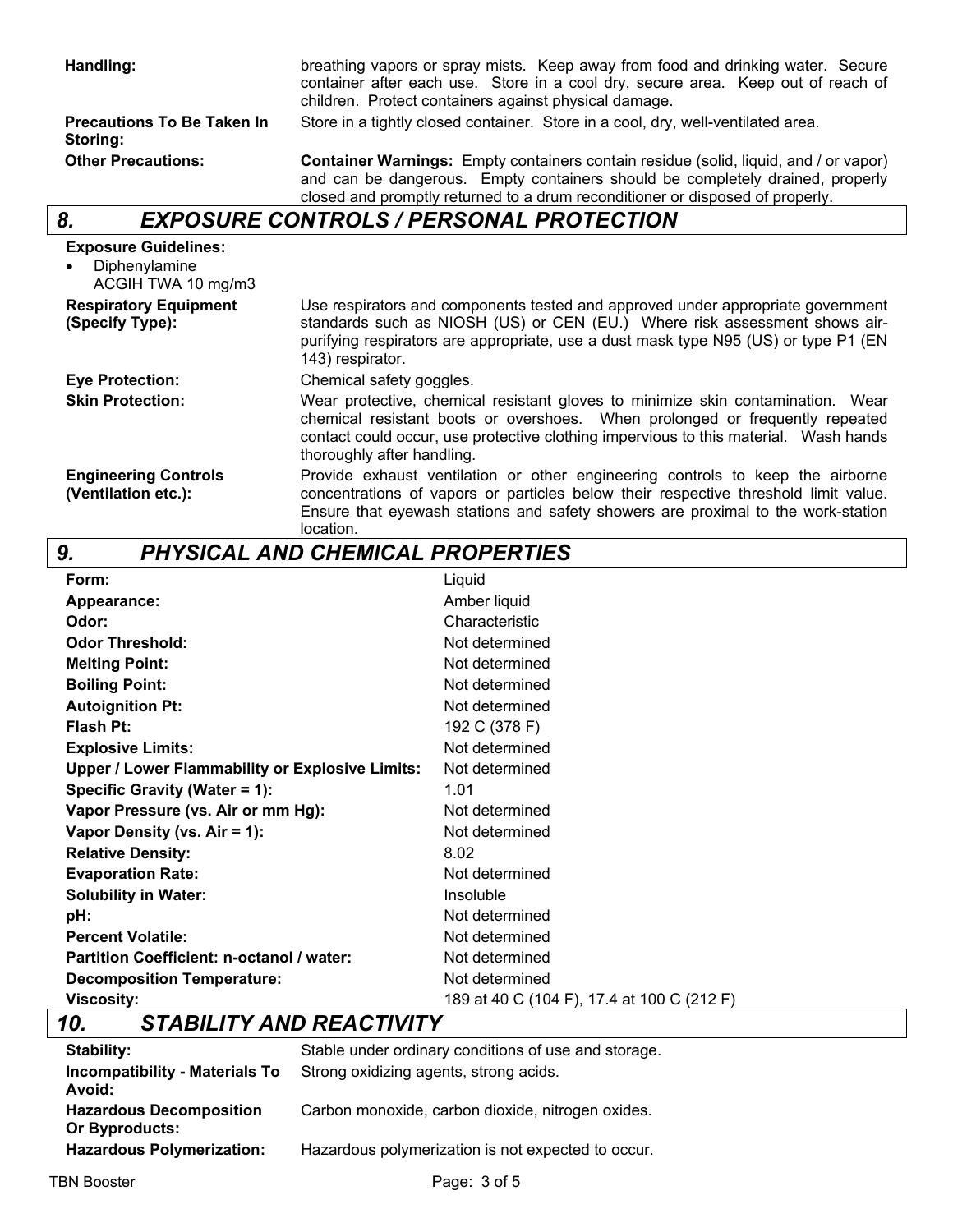### *11. TOXICOLOGICAL INFORMATION*

| investigated.                    | To the best of our knowledge, the chemical, physical, and toxicological properties have not been thoroughly                                                                                                                                                            |
|----------------------------------|------------------------------------------------------------------------------------------------------------------------------------------------------------------------------------------------------------------------------------------------------------------------|
| <b>Skin Effects:</b>             | Corrosive effects. May cause leukoderma. Use good laboratory/workplace procedures<br>including personal protective clothing.                                                                                                                                           |
| <b>Eye Effects:</b>              | Causes serious eye irritation. Risk of serious eye damage to eyes.                                                                                                                                                                                                     |
| <b>Acute Oral Effects:</b>       | May be harmful if swallowed. Aspiration hazard. If material is misted or if vapors are<br>generated, exposure may cause irritation of mucous membranes and the respiratory<br>tract. Can enter lungs and cause damage.                                                 |
| <b>Acute Inhalation Effects:</b> | May be harmful if inhaled. May cause respiratory tract irritation.                                                                                                                                                                                                     |
|                                  | Harmful if swallowed. May be fatal if swallowed and enters airways. Ingestion may                                                                                                                                                                                      |
| Ingestion:                       | cause nausea, vomiting, sore throat, stomach-ache and eventually lead to a<br>perforation of the intestine.                                                                                                                                                            |
| <b>Germ Cell Mutagenicity:</b>   | No data available                                                                                                                                                                                                                                                      |
| <b>Carcinogenicity:</b>          | No data available.                                                                                                                                                                                                                                                     |
| <b>Target Organs:</b>            | May cause liver damage based on animal data.                                                                                                                                                                                                                           |
| <b>STOT - Single Exposure:</b>   | No data available                                                                                                                                                                                                                                                      |
| <b>STOT - Repeated Exposure:</b> | No data available                                                                                                                                                                                                                                                      |
| <b>Acute Toxicity</b>            | Harmful if swallowed. May cause severe irritation or burns to the eyes, skin,<br>gastrointestinal tract, and respiratory system. May be harmful if swallowed and<br>enters airways. Ingestion may cause gastrointestinal irritation, nausea, vomiting and<br>diarrhea. |

# *12. ECOLOGICAL INFORMATION*

| <b>Ecotoxicity:</b>                      | Very toxic to aquatic organisms; may cause long-term adverse effects in the aquatic<br>environment. The product hasn't been tested. The statement derived from the<br>properties of the individual components. |
|------------------------------------------|----------------------------------------------------------------------------------------------------------------------------------------------------------------------------------------------------------------|
| <b>Persistence and</b><br>Degradability: | No data available.                                                                                                                                                                                             |
| <b>Bioaccumaltive Potential:</b>         | No data available.                                                                                                                                                                                             |
| <b>Mobility in Soil:</b>                 | No data available.                                                                                                                                                                                             |
| <b>PBT/VPvB Assessment:</b>              | No data available.                                                                                                                                                                                             |
| <b>Other Adverse Effects:</b>            | No data available.                                                                                                                                                                                             |
| 13.                                      | <b>DISPOSAL CONSIDERATIONS</b>                                                                                                                                                                                 |

**Waste Disposal Method:** Do not dispose of into waste water treatment facilities. Treat or dispose of waste material in accordance with all local, state / provincial, and national requirements. Note that these regulations may also apply to empty containers, liners and rinsate. Processing, use dilution or contamination of this product may cause its physical and chemical properties to change.

#### *14. TRANSPORT INFORMATION*

#### **DOT Transportation**

**UN Number:** UN3082

**Packing Group:** III

**UN Proper Shipping Name:** ENVIRONMENTALLY HAZARDOUS SUBSTANCE, LIQUID, N.O.S. (ALKYLPHENOLS) **Marine Pollutant:** Yes (2,6-di-tertiary-butylphenol)

#### **Vessel (IMDG): Regulated Marine Pollutant**

**UN Number:** UN3082

**Packing Group:** III

**UN Proper Shipping Name:** ENVIRONMENTALLY HAZARDOUS SUBSTANCE, LIQUID, N.O.S. (ALKYLPHENOLS) **Marine Pollutant:** Yes (2,6-di-tertiary-butylphenol)